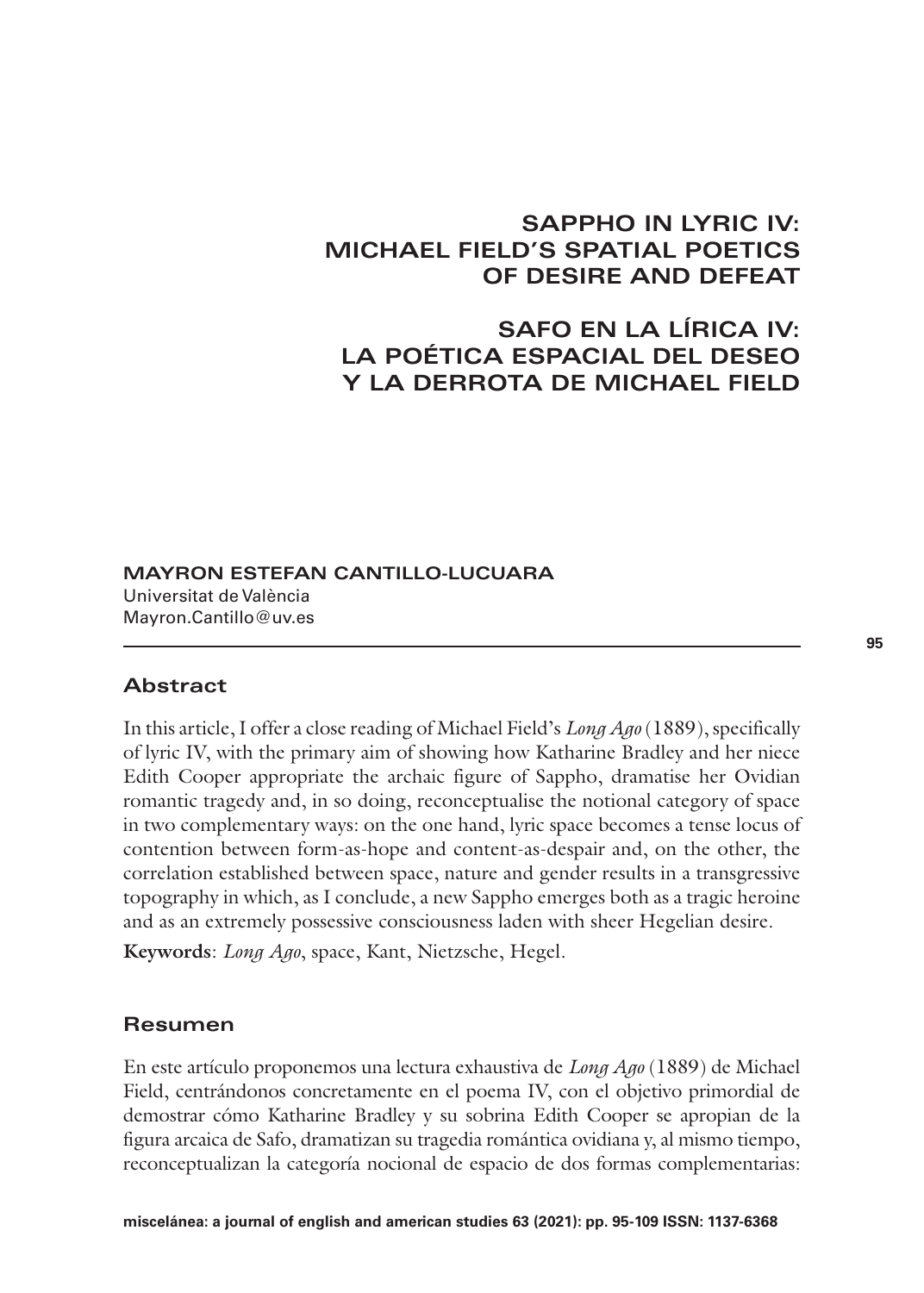por un lado, el espacio lírico deviene en todo un topos de tensión entre la formacomo-esperanza y el contenido-como-desesperanza, y por otro, la correlación que se entabla entre espacio, naturaleza y género culmina en una topografía transgresora en la que, según colegimos, surge una nueva Safo en calidad tanto de heroína trágica como de extremada conciencia cargada de puro deseo hegeliano.

**Palabras clave**: *Long Ago*, espacio, Kant, Nietzsche, Hegel.

## **1. Introduction**

In the spring of 1889, Katharine Bradley and her niece Edith Cooper published a large collection of lyrics inspired by Sappho's original fragments under the shared pen name of Michael Field. Titled *Long Ago* and printed in only a hundred copies, the volume did very well among its small yet eminent readership. Distinguished men of letters such as Robert Browning and George Meredith applauded the collection on account of its mastery of "the uses of Greek learning" and its "faultless flow" (Field 1933: 31). However, both the Michael Fields —as Bradley and Cooper were called in their intellectual circle— and their *Long Ago* went completely unnoticed for more than a century.

It was in the nineties that feminist scholars rediscovered the Fields and brought their ingenious works to the foreground of contemporary Victorian studies —among them, Christine White (1990, 1996a, 1996b), Angela Leighton (1992), Virginia Blain (1996, 1999), and Yopie Prins (1999), to name but a few. In this initial phase of rediscovery, *Long Ago* was commonly approached as a significant instance of lesbian writing based on the legitimising authority of Sappho's original texts. Later, for other critics, the volume ceased to be a specifically lesbian literary piece and developed into a more general and subversive discourse capable of breaking away from any clear-cut sexual dichotomy in favour of a more amorphous, versatile, and "category-defying mixture of sexual imagery" (Thain 2007: 50).

What is clearly remarkable in most of the criticism devoted to *Long Ago* is that the primary interest that this volume has elicited lies chiefly —and, in my view, reductively— in its sexual politics. In their more recent studies, Madden (2008), Ehnenn (2008), Primamore (2009), Evangelista (2009), Olverson (2010), Chaozon Bauer (2018) and Thomas (2007, 2019) follow a fairly similar line of interpretation that lays inordinate stress on Michael Field's physical, sensual, Bacchic, and primarily queer Sapphism. Although I fully subscribe to some of their readings (Cantillo 2018a), I would argue for the fruitful possibility of employing other approaches that cut across the long critical narrative of sexuality so commonly applied to *Long Ago*.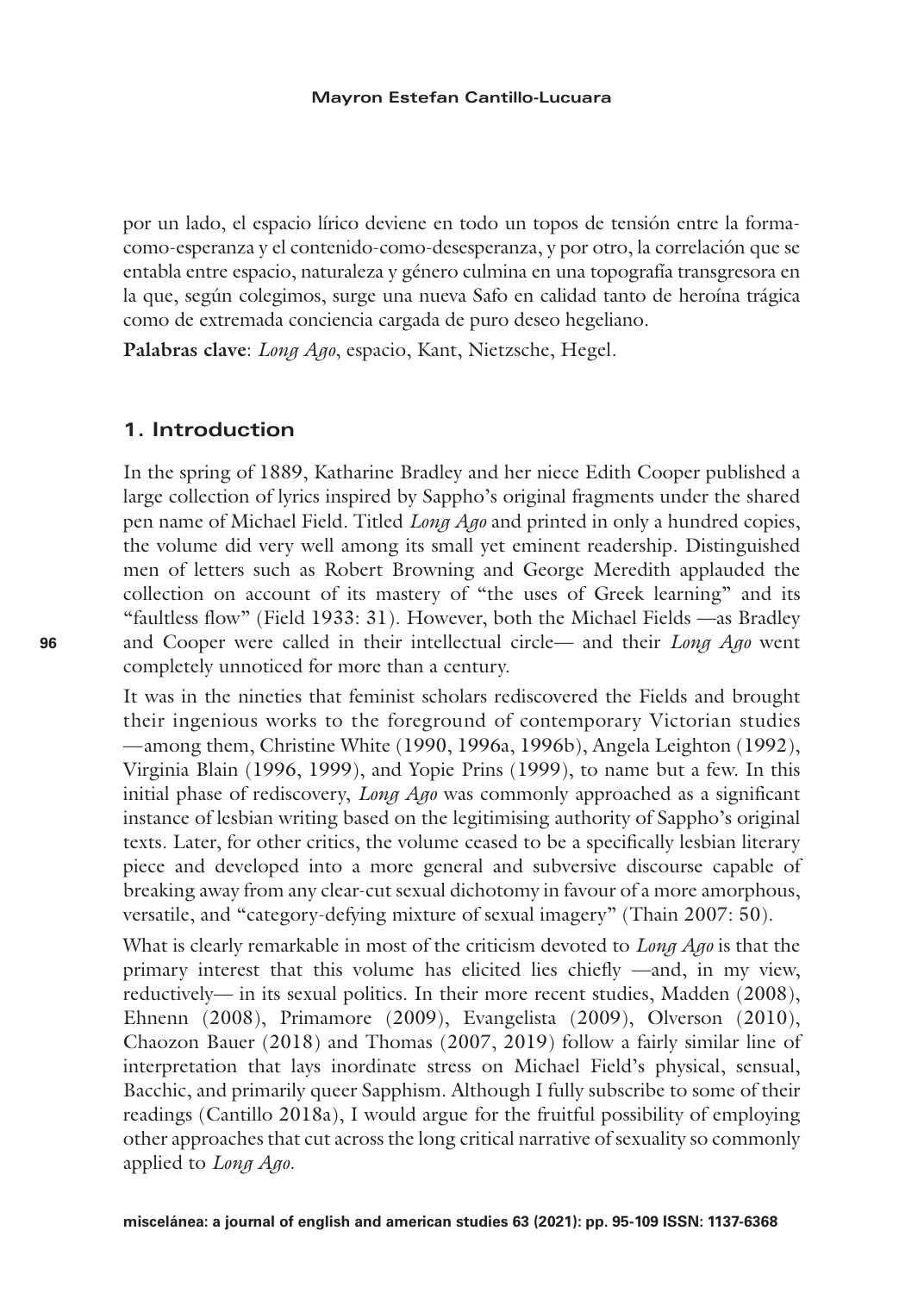#### **Sappho in Lyric IV**

Accordingly, I have previously reinterpreted the volume as a paradigm of intertextual theory, as a mythopoetic reflection on death and desire, and as a lyrical inquiry into the paradox of love (Cantillo 2018a, 2018b, 2018c). In order to continue with this cycle of reinterpretations, the present article will focus not on the over-analysed dimension of Sappho's lesbian desire in *Long Ago*, but on her romantic obsession with a handsome fisherman named Phaon. Although commonly overlooked, this particular facet of the Michaelian Sappho is hugely significant and worthy of critical attention. In fact, in one of the earliest readings of the volume, Lillian Faderman goes so far as to claim that it "gives little hint of any consciousness about the possibility of sexual expression between women; the emphasis in these poems, in fact, is on the heterosexual Phaon myth" (1981: 210). I would not say that there is *little* presence of homoeroticism in *Long Ago*, for many of its poems indeed explore Sappho's same-sex desire "as a genuine form of creativity and love" (Cantillo 2018a: 207). However, I do concur with Faderman's contention that *Long Ago* lays special stress on the heteroerotic myth of unrequited love between Sappho and Phaon.

As Page DuBois states in her most recent study on Sappho, the representation of her love tragedy is "the one bequeathed to posterity, for many centuries the definitive, forlorn, love-struck, and suicidal poet who has given up the love of women for an unrequited passion for a young man" (2015: 108). Particularly responsible for the posterity of this portrayal is Ovid's collection *Epistulae Herodium*, in which the Roman poet provides one of the earliest examples of literary transvestism in Western literature by adopting Sappho's miserable voice and by writing as such an elegiac letter to her beloved Phaon to reproach him for his callous demeanour and to share her suicidal feelings. Likewise, in their *Long Ago*, Bradley and Cooper act as literary transvestites "writing as a man writing as Sappho" (Prins 1999: 74). From this ambivalent position, the Fields tackle the Phaon myth in a dramatic revision that places Sappho in the middle of a tragic agon between hope and despair, desire and death, by embodying a multiplicity of voices, male and female, old and new, homosexual and heterosexual, seeking to reproduce the anxieties of late-Victorian poets.

In this article, my aim is to elucidate how such a revision transcends sentimentalism and rethinks the notional category of space from a twofold perspective: the Michaelian reworking of the Phaon myth shows, on the one hand, how poetic space can become an unstable locus of contention between form-as-hope and content-as-despair and, on the other, how space, nature, gender, and desire are all intermeshed and redefined in a lyrical, transgressive topography. What is perhaps most striking, as I seek to prove here, is how such a double articulation of space takes place and shape in a complex lyric identified under the Roman number IV. The poem reads in full as follows: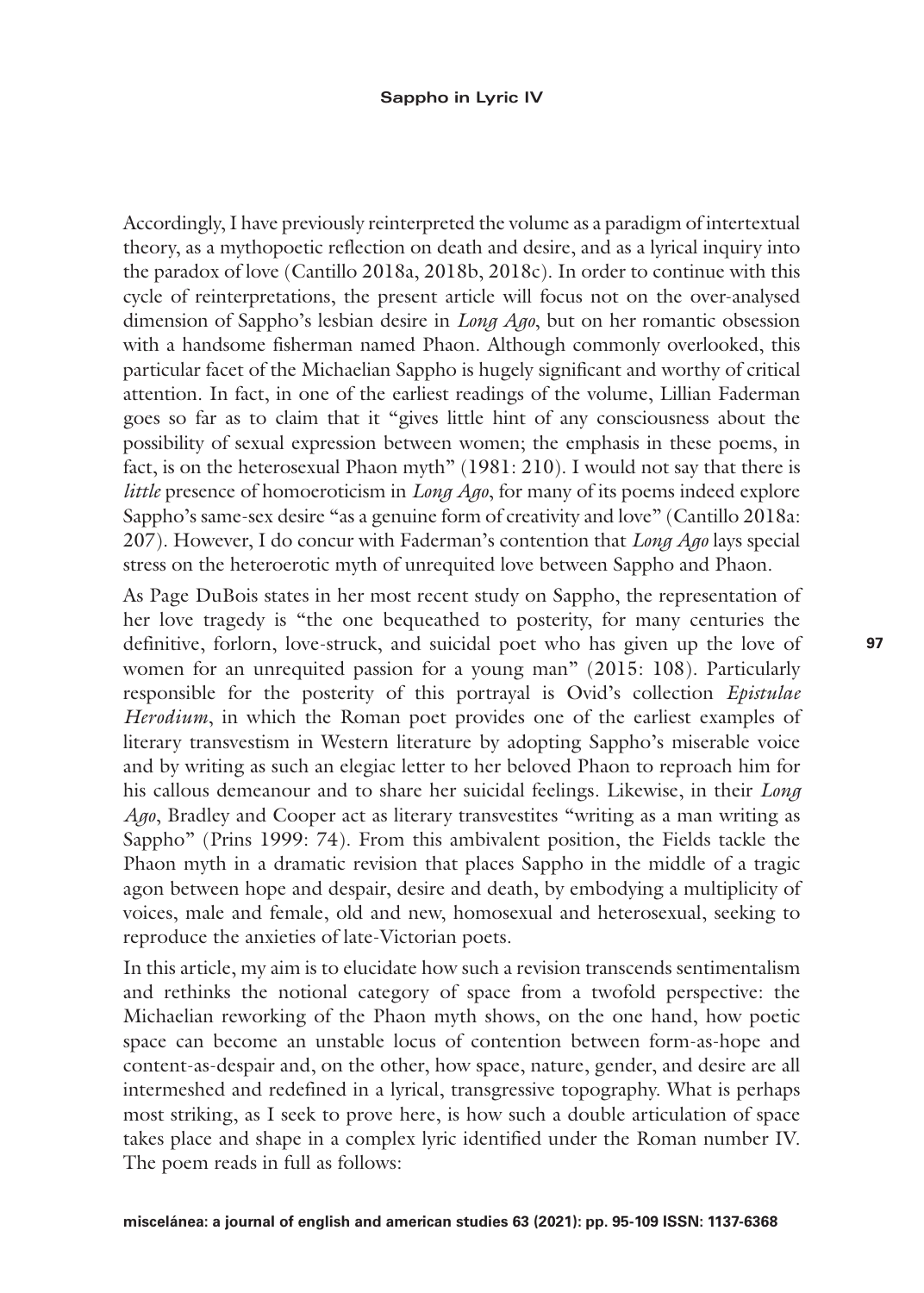#### **Mayron Estefan Cantillo-Lucuara**

IV

WHERE with their boats the fishers land Grew golden pulse along the sand; It tangled Phaon's feet —away He spurned the trails, and would not stay; Its stems and yellow flowers in vain Withheld him: can my arms detain The fugitive? If that might be, If I could win him from the sea, Then subtly I would draw him down 'Mid the bright vetches; in a crown My art should teach him to entwine Their thievish rings, and keep him mine. (ll. 1-12)

## **2. The Form and Content of Desire**

Poem IV unfolds entirely in a single stanza and aligns its twelve lines in a harmonious symphony of six couplets, following an iambic tetrameter rhyme scheme that makes full sense in a poem titled "IV". The effect of formal unity is not just flagrantly transparent and well accomplished, but also highly meaningful in that it enters into stark opposition to the semantic level of the poem, bringing about a tacit debate on what seems to be the hackneyed dichotomy between form and content. The poem itself becomes the locus of convergence —the scenario of a *coincidentia oppositorum*— where such a debate develops in an attempt to find a possible resolution.

The formal junction of poem IV comes as a surprise after a sequence of two poems (II and III) in which Sappho introduces the conventional tragedy of her unrequited love for the inaccessible and disdainful Phaon. This tragic convention condemns and leaves the Lesbian lyrist facing a disjunctive reality where lover and beloved remain at a remove from one another. However, the compact body making up poem IV appears to create an unexpected sense of union that neither the previous co-texts nor its own text —on its semantic level— back up. Autonomous and hence Kantian, the form of poem IV trespasses the old boundaries of lexical or contentdetermined meaning: it contravenes the strictly factual by suggesting the ideal or even the sublime. The poem can, indeed, be perceived "as a totality consisting of a plurality of parts" (Thorpe 2015: 64), and yet this perception fails to produce an immediate idea of the semantic complexity intrinsic to the whole poem.

The formal ideal of unity operates at first glance as a tenuous variant of the Kantian idealism of form insofar as it asserts some degree of independence from the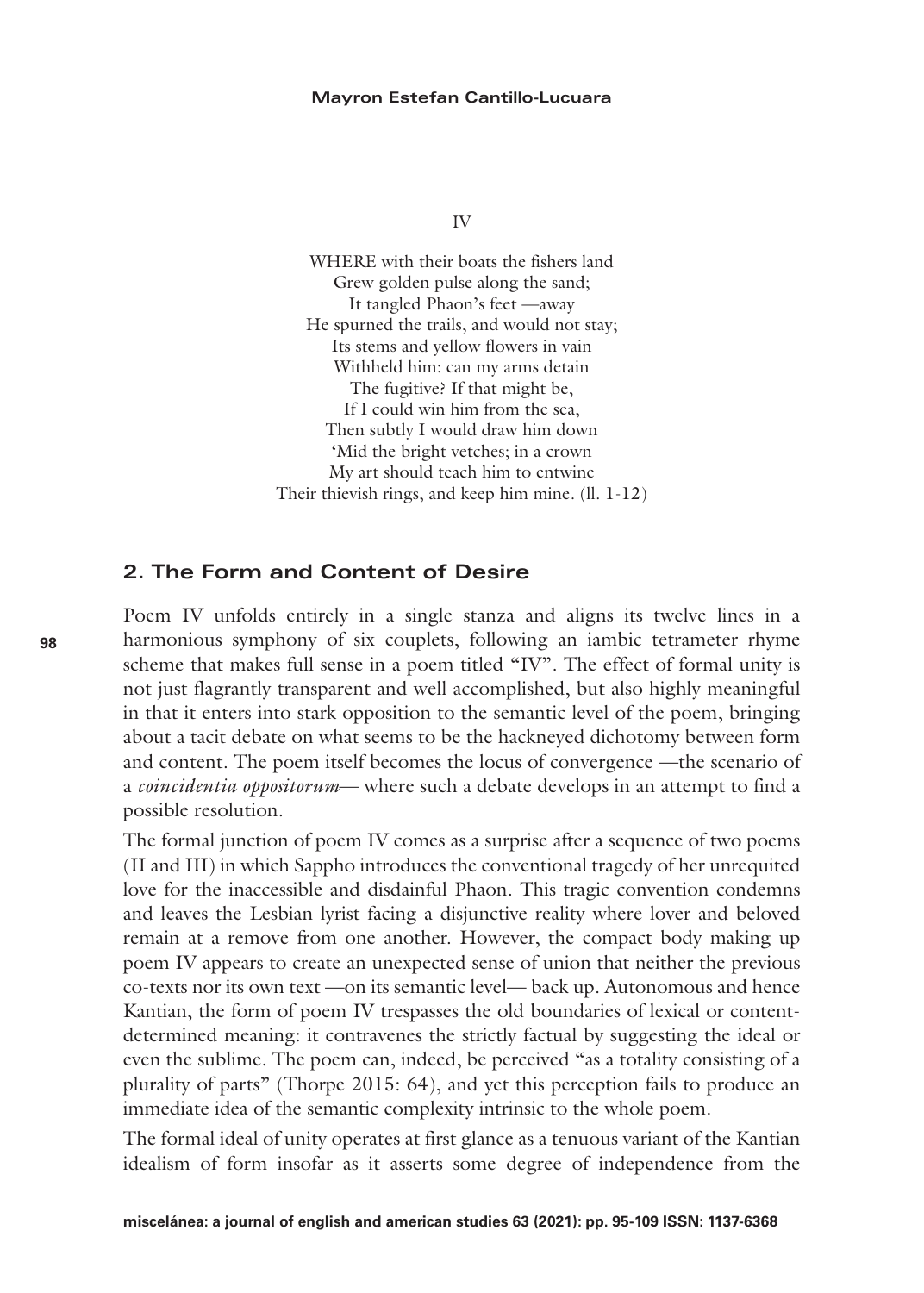Hegelian crudity of historicism or contentualism. Here I adhere to the well-known "controversy between Kant and Hegel" in the field of aesthetic theory (Adorno 1997: 355), siding with the Enlightenment thinker's notion of *freie Schönheit* as posited in his *Critique of Judgement* (1790). Under this radical idea, Kant separates the aesthetic dimension of form from "any content, whether rational or sensible", understanding that "if sensible content were to play any part, then the object would not be beautiful but only agreeable; if a concept were involved, then the beautiful would be too easily convertible with the rational" (Caygill 2000: 92). I would not go so far as to say that poem IV constitutes a paradigmatic illustration of Kant's radical aesthetic formalism, for its form does seem to possess a clear conceptual value of unity. What I would draw attention to instead is the degree, weak though it may be, of semantic independence that the form of the poem claims from its own content which, far from celebrating the ideal of unity, concentrates on the frustration that results from the crude reality of erotic deprivation.

The content of lyric IV corresponds roughly to the unhappy truth of disjunction, disdain, and desolation that the Sapphic lover has to bear in the face of her beloved's physical and emotional distance. This tragic experience does not take the shape of dismembered, fragmented or fractured lines, as one would expect. The form of the poem is radically non-mimetic and hence autonomous: it does not limit itself to mirroring the meanings of Sappho's adverse facticity. The interplay between form and content involves no sense of semantic dependence: each polarity has its own potency of meaning. The form points towards the ideal, the possible, or the oneiric. The content is grounded on the real, the crude, and the elegiac. As a result, what Terry Eagleton terms "the mimetic theory of form, for which the form somehow imitates the content it expresses" (2007: 65), finds no validity in this case: the correlation between form and content is overturned in favour of a formal composition connoting an ideal sense of romantic unity which does not tally in the slightest with the disjunctive despondency of the content.

The polarisation between form and content, tantamount in poem IV to a duality between formal union and contentual disunion, resonates with some aspects of Nietzsche's metaphysical thought, which the Fields themselves read, admired, and defended to the extent that, as Vadillo points out, they were among the earliest generation of British intellectuals who "recognised Nietzsche's importance for modernity" (2015: 204). In connection with poem IV, what is most evocative of the Prussian thinker is his dialectical interplay between the Apollonian and the Dionysian, which seems to operate behind lyric IV by conforming in a relative manner to the semantic values of the form/content binary. The Apollonian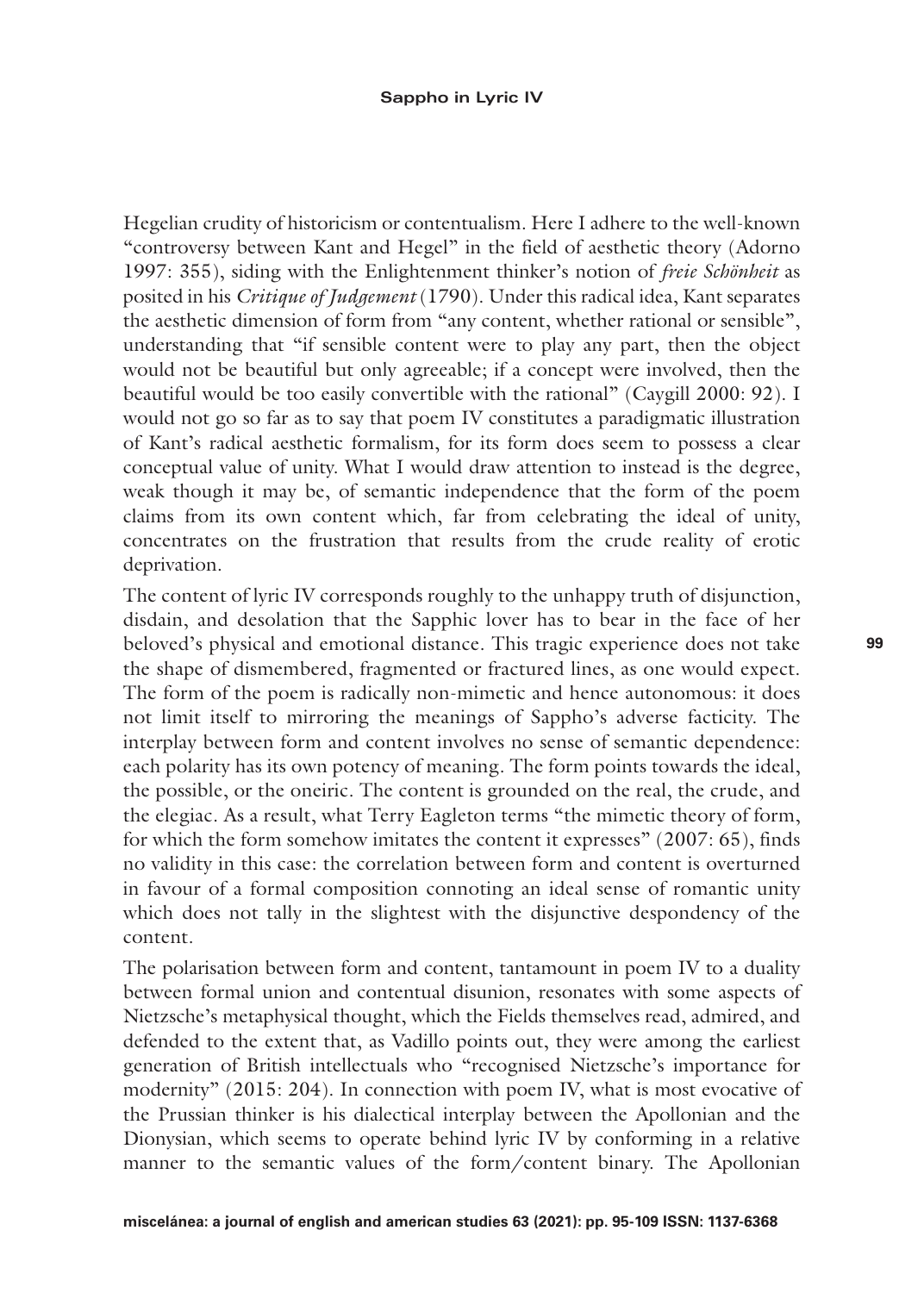accounts for the order, symmetry, and unity that give the poem its deceitful morphology: it works as the force that Nietzsche calls *der Scheinende*. This ambivalent epithet, associated in German with the words *brilliance* and *appearance*, designates both Apollo's luminosity and his illusive nature. In setting the cosmos alight, the god "wraps man in the veil of Maya and thus protects him from the harsh realities of his altogether frightening and pitiful existence" (Megill 1987: 39). In this light, the form of poem IV is nothing but an Apollonian veil or an illusion: it gives an impression of unity and harmony that the content belies.

Additionally, the form appears to serve a protective or even therapeutic function: it conceals the crude facticity of lovelessness, projects the texture of a promising fullness, and perhaps protects the integrity of the erotic subject against fatal despair, defeatism, and even death. The form opposes and suspends the content, anticipating a happy ending to the Sapphic romance, consummating the ideal of union, and opening up a possible future for desire. Sappho's desire is not oppressed by the strictures of the real content. Although still unfulfilled, her desire remains vitally hopeful in view of the ideal possibility or the transcendence that the form of poem IV enacts. Sappho occupies, as it were, a midway position between form and content or, in other words, between the possibility of conquering her beloved and the raw reality of her dejection. She thus embodies both the Apollonian and the Dionysian —unity and dismemberment.

While the Apollonian corresponds, as explained above, to the structured form of poem IV, it is the Dionysian that seems to undergird the content inasmuch as it is understood as the "realm of formlessness and dissolution" (Paglia 1990: 579). Although Nietzsche links Dionysus mainly with the notion of a primordial oneness or a "unified source of all being" (Diethe 2007: 30), the Greek god also acts as a figure of violent disunion: according to a Cretan myth of his birth, he was torn to pieces by the Titans and then resurrected by his father Zeus. This experience of dismemberment and disjunction is the mythic and metaphoric backdrop against which the Apollonian appearance of plenitude emerges with all its delusive splendour. Beneath the formal surface, Sappho is dismembered, formless, and fragmented: she is but a Dionysian limb. Without her beloved, she has no sense of ontological unity —as if her being were yet to be born, to form itself wholly, and to engender a totality or oneness that can only be simulated as a formal, visual artifice.

However, beyond the difference between form and content, the text of poem IV presents both poles as an *existentially* inseparable structure. I use this adverb in line with Terry Eagleton, who posits the idea of the inseparability between form and content "as far as our actual experience of the poem goes" (2007: 65). In lyric IV, this notion of inseparability takes on a double meaning, since the poem not only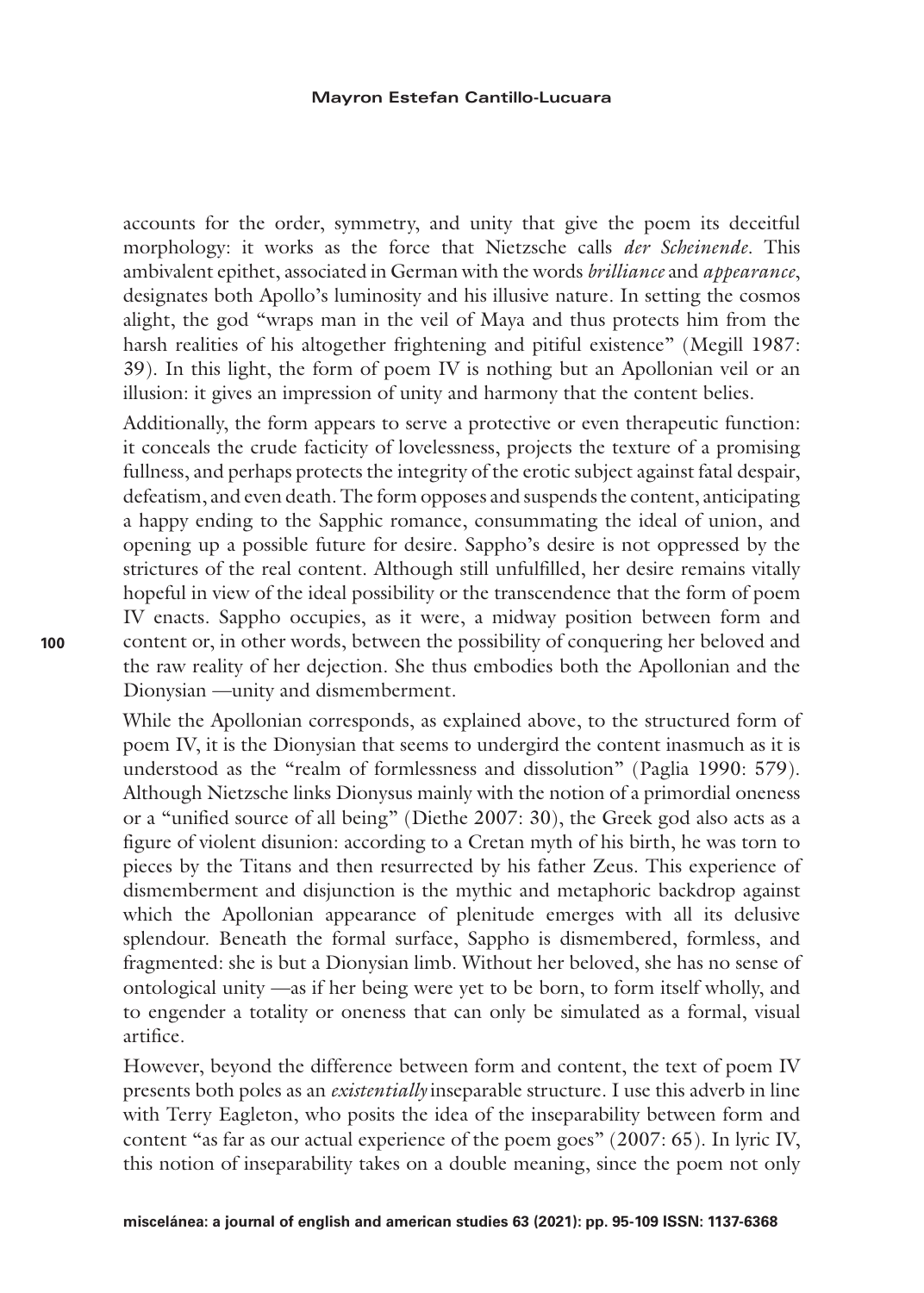unifies the traditionally contentious binary of form and content, but also the conceptual opposition between the possible and the factual or the ideal and the real, thereby allowing for a systemic unity of opposites —or a double-layered *coincidentia oppositorum*. Otherwise put, the poem functions as a complex semantic unity or, more precisely, as a conceptual space in which meaning is polemical, divisive, and yet inclusive of its own antimonies. The formal semantics of union clashes directly with the content-based semantics of disunion, but both cooperate within a major system of meaning that is paradoxically complete: it merges its unitive formalism and its schismatic historicism into a self-contradictory poem that accommodates the factual, the crude or the dismembered within the Apollonian structure of the ideal. The first two lines of the poem illustrate this paradox: "WHERE with their boats the fishers land/ Grew golden pulse along the sand;/ It tangled Phaon's feet —away/ He spurned the trails, and would not stay". Here words, rhymes and couplets cooperate to create a pure sense of formal cohesion, and yet this cooperation is paradoxically created to express the ominous fact that Phaon spurns Sappho and refuses to stay.

Poem IV forms a totality in itself or, in Nietzsche's terms, a brotherhood of contraries: it asserts union at a formal level only to reject or negate it at the level of its content. A perfect symbiosis arises between the opposition between ideal union and real disunion, both of which are made textually co-present. What stems from this co-presence is a plenitude of meaning, experience, and even truth. Sappho is not merely portrayed as a disdained, mournful, passive, and suicidal lover. She verbally exposes her fragmented and vulnerable self, but simultaneously she manages to overcome this vulnerability by projecting her ideal image of romance as a formal simulation of union. A counter-dualistic dynamic takes place here: "the antithetical inheres within, and is partly produced by, what it opposes" (Dollimore 1991: 33). Here I make use of Jonathan Dollimore's timeless idea of *perverse dynamic*, for it seems to apply neatly to Sappho's dual subjective experience, which integrates a broken self and a fulfilled futural self-alterity as though they were the two sides of the same coin. Sappho's factual brokenness concurs with her ultimate aspiration of romantic fullness. At the same time as pouring out her feelings of alienation, Sappho enacts her ideal of union through the formal space of the poem. The experiences of disunion and union run in parallel, one opposing and complementing the other, and both shaping a complex ontological picture of Sappho as an erotic subject: she is at once factually broken and ideally complete. Her actual brokenness does not exclude the possibility of an amatory plenitude. In fact, both experiences constitute Sappho's liminal reality, which conciliates the real and the possible within the intricate poetic space of a single lyric.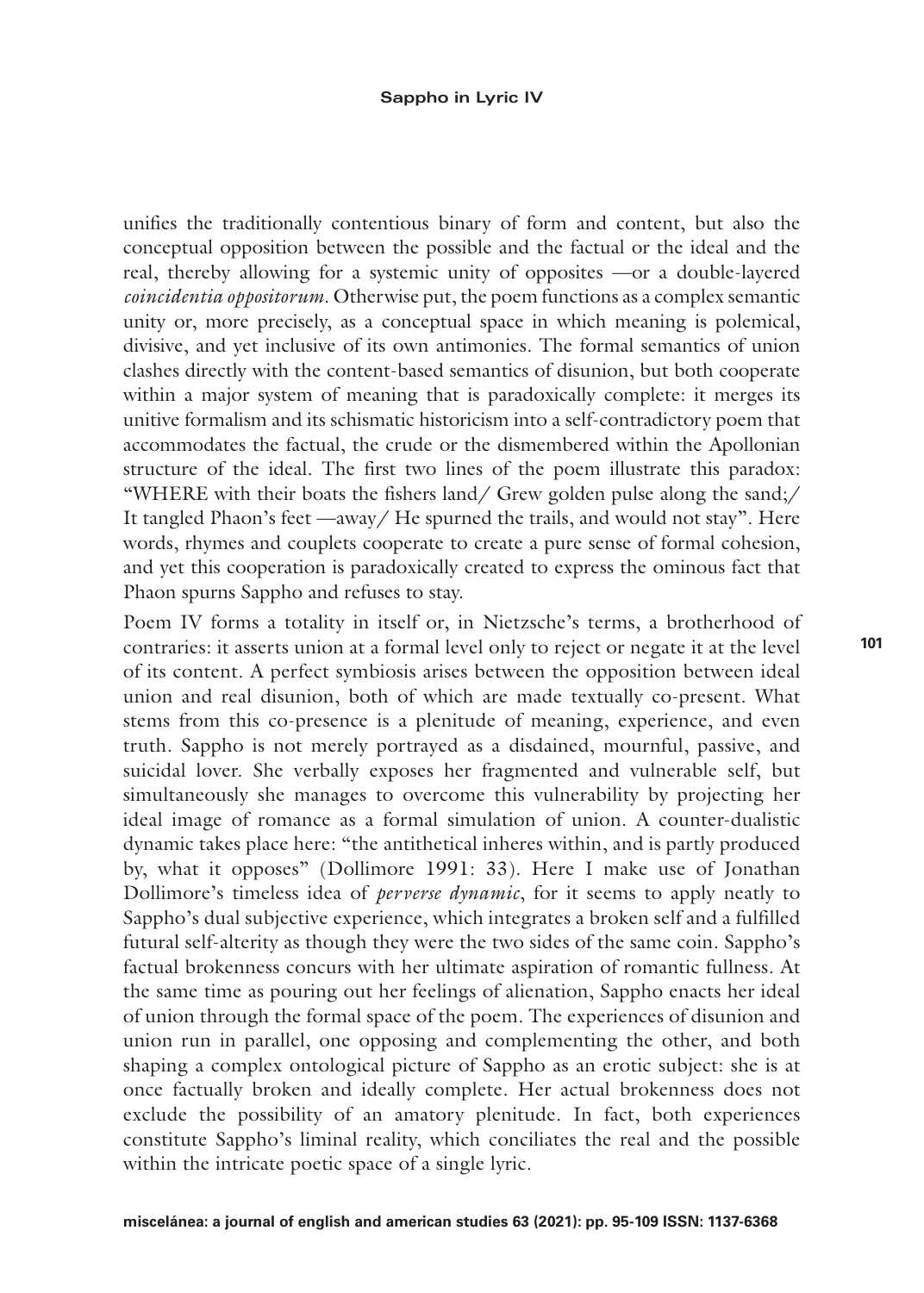## **3. The Shore and the Conditional Space of Violent Transcendence**

Equally liminal, contentious, and ambivalent is the Sapphic topography delineated in the first two lines of poem IV: "WHERE with their boats the fishers land/ Grew golden pulse along the sand". The space evoked here corresponds to the shore, the littoral, the border, and the point of convergence between land and sea, which proves to be more than a mere locative reference. In an illuminating study of littoral poetry, René Dietrich comes to an important conclusion: the shore "as any other boundary region, […] is not only a place where land and sea meet, but also centre and margin, inside and outside, self and other, and in which those very concepts shift, switch, dissolve, and clash" (2007: 450). This view applies readily to Sappho's littoral topography, for it is on the shore that her most lovingdespairing self encounters her cruel beloved, interrupting their previous separation momentarily, and even clashing frontally in a belligerent competition, as I shall explain later.

The shore is, indeed, the space of mediation where Sappho appears to reach some degree of contact with her beloved Phaon. Personified as Sappho, nature acts in her place as a mediator, trying to ensnare the elusive beloved with the golden pulse which "tangled Phaon's feet —away" (l. 3). The ensnaring affects the poem syntactically: the first two lines quoted above form a mimetic hyperbaton that imitates the effortful attempt to seize hold of Phaon. The whole scene constitutes an effective and dramatic metaphor that pictures Sappho as a serpentine plant, a creeper, or even a snake: she creeps along the sand, reaches down to the shore, and strives to entrap "Phaon's feet" (l. 3). Inevitably, this dramatic trope conjures up the archetypal image of the serpent-woman, reminiscent of Medusa, Lilith, Eve, Pandora, Medea, Salome or Melusina, who are usually portrayed as "agents of fascination, allegories of evil and incarnations of deception, destruction and decay" (Baumbach 2015: 114). These agents have the existential purpose of enticing, ensnaring, enslaving, and emasculating men. In poems II and III, Sappho seems to pursue such a purpose with overt determination: she desires to take and break her beloved's heart, drain him, inhabit him, and even consume him to assuage her greed. Now, in poem IV, the lyric subject re-articulates her fantasy of erotic possession/extermination through the use of specific floral similes that lay bare the trace of the mythic woman-snake, whose sensual sinuosity resembles the movements of a creeping, entwining, and tangling Sappho-as-golden-pulse in her strenuous effort to possess her beloved. In this sense, John Collier's painting *Lilith* (1892) unavoidably comes to mind here, since it serves as an eloquent *fin-de-siècle* illustration of the archetypal correspondence between woman and serpent: the Jewish female demon is represented as an overtly sexual icon, as an incarnate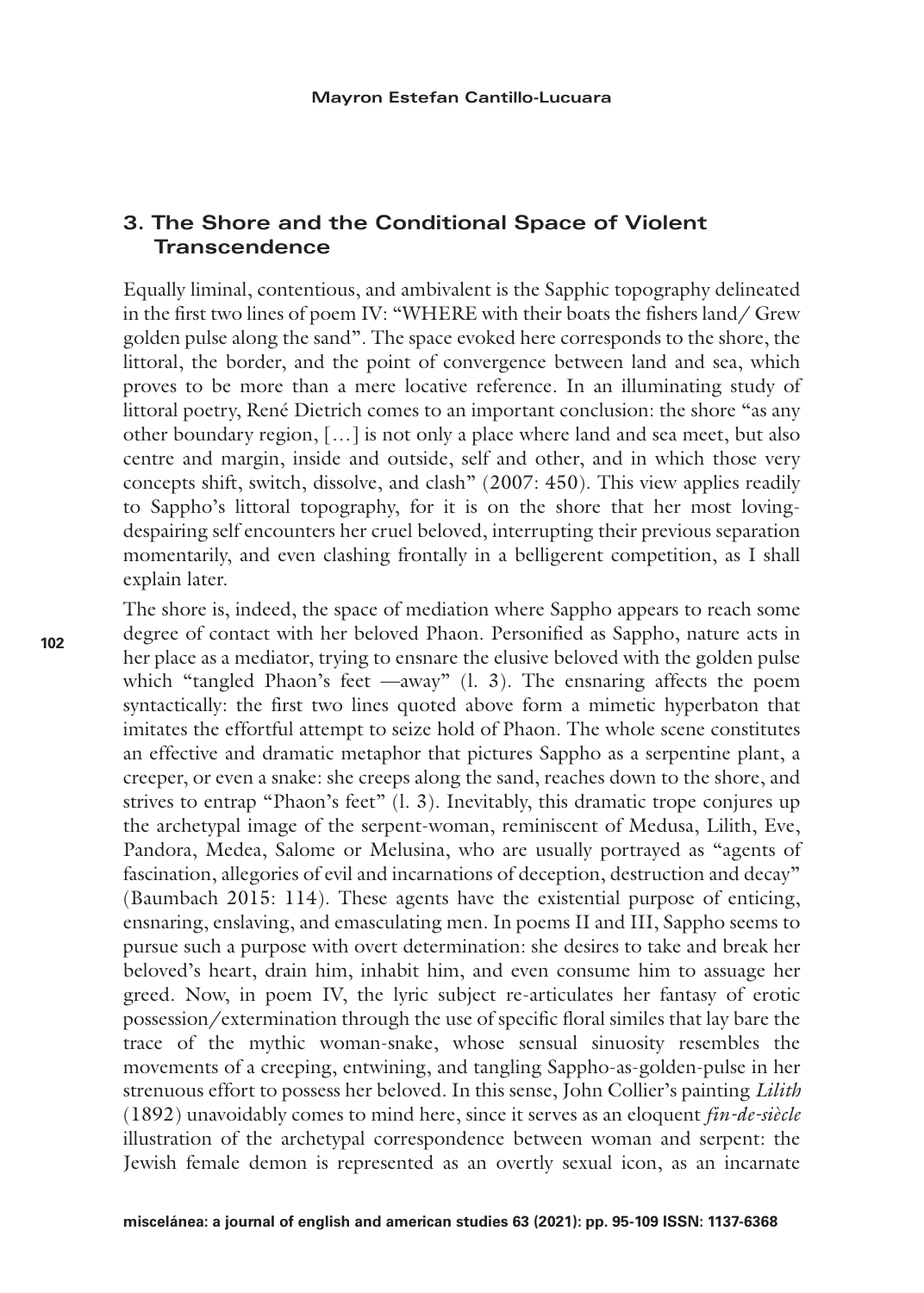temptation, amidst the primitive wilderness, fully in the nude, in a plain attitude of pleasure and gratification, with her face immersed in a fulfilled reverie, her reddish hair loosened, and her white body embraced by a dark snake. By analogy, I automatically imagine Sappho exhibiting Lilith's attitude, curving her way along the shore, alluring her beloved, and venturing to enfold him like the serpent that her Jewish ancestor bears.

Nevertheless, the effort to enfold Phaon falls through altogether: he "spurned the trails, and would not stay" (l. 4). His disdain becomes clearly explicit for the first time in *Long Ago*: he rejects Sappho's advances with contempt and contumacy. The use of the habitual past —"would not stay"— indicates that it was perhaps many a time that Sappho attempted to capture Phaon only to receive his disdain. The solidarity of nature, which seems to act under the sway of Sappho's desire by means of a pathetic fallacy, proves completely fruitless: the "stems and yellow flowers in vain/ Withheld him" (l. 5). In this manner, the mediatory function of the pathetic fallacy, which serves to break down the eco-ontological barriers between humanity and non-humanity, loses its sense and purpose: the possibility of interceding between lover and beloved seems to vanish. This failure, however, is geographically determined: the shore, where Sappho and Phaon meet, is no place of permanence, stability, or promise. Dietrich puts it concisely: "the shore is an inherently instable place, never fixed and always in flux, constantly in the process of being made, un-made, and re-made" (2007: 450). Nothing stays on the shore —not even the long-awaited beloved. Its fluidity, fugacity and flux transform it not only into a paradigm of perpetual liminality, but also into a capricious space where mediation, like the tireless waves, is just a transient event, an ephemeral occurrence, or even a delusion.

Such ephemerality manifests itself on a temporal level, causing the past and the present to follow one another at a very short distance and with an unfamiliar sense of extreme proximity. In the initial representation of nature, the principal verbs and their adjuncts are all inflected in the past tense, setting the scene in a vaguely remote space-time. Immediately afterwards, the present tense fast-forwards the action and introduces a lyrical I that identifies at a profound level with the facts and affections of nature. The succession from one field to the other —from the natural to the personal or autobiographical— is instantaneous and explicitly mediated by a colon that appears at the very centre of the poem. This punctuation mark operates exactly as a syntactic device: it arranges —τάξις— and joins the natural and the personal together —σύν— becoming, as it were, the graph of mediation, the visual threshold of two space-times, and the centre of a twofold, specular mode of writing in which different yet complementary spheres of experience are inter-written, inter-related, and thus integrated into a narrow dialogue between one another not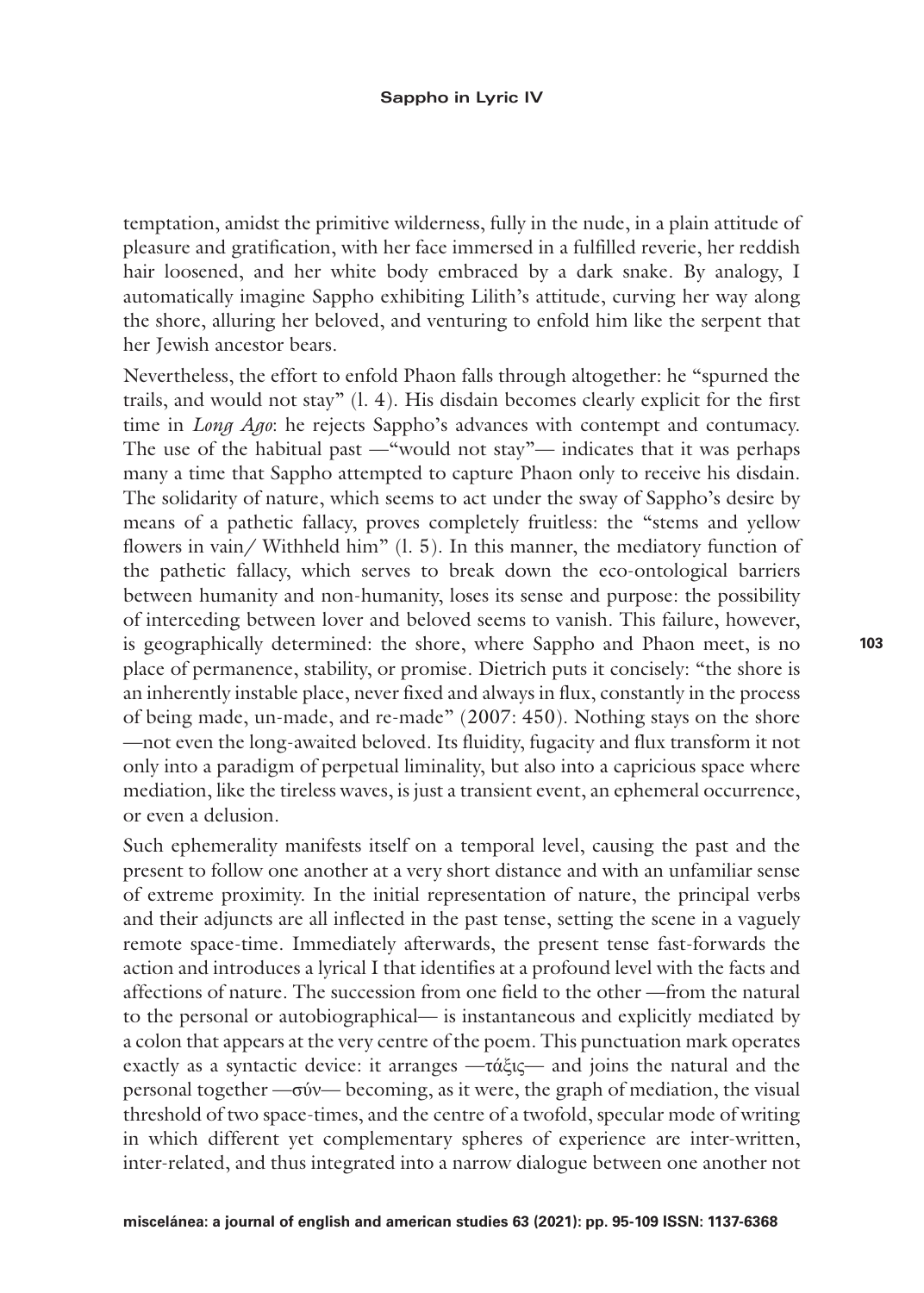only at a conceptual or semantic level, but also at the level of form itself, of writing itself, of punctuation itself.

In the personal segment of the poem, which opens up in the wake of the central colon, the possibility of romantic union re-emerges with a rhetorical question: "can my arms detain/ The fugitive?" (ll. 6-7). This self-inquiry, whose actual answer matters little, stands in a very strategic position between the negative facticity of the preceding lines and the revitalising transcendence of the subsequent ones. The question brackets off the previous experiences of failure and re-opens the possibility of erotic gratification, thereby liberating the Sapphic subject from her irremediable past and projecting her into the hopeful future. In other words, by means of the rhetorical question, the lyric I manages to arbitrate between the realms of the real and the possible so as to lighten the weight of Sappho's vain efforts and reclaim the space of transcendence where her aspirations remain valid. This transcendental or liberating space is dramatically claimed in poem IV by an image of Sappho stretching her arms. The previous floral imagery —in the natural segment— and Sappho's actual body intermesh now and create a simile that reinforces the motif of solidarity between humanity and nature with her arms replacing the figurative "stems and yellow flowers" (l. 5). It is now her literal arms that seek to "detain" (l. 5) the fugitive beloved, to keep her erotic quest active, and ultimately to give herself a modicum of hope.

The rhetorical question and the progressive gesture of Sappho's arms are followed by a series of conditional clauses that enact a scenario of erotic hope. Here the conditional mood permits the desiring subject to resist the oppression of her factuality and protract her abiding desire by envisioning the ideal circumstances in which her desire touches ground —far from the unsteady shore— in the conquered presence of the erotic object. Functioning perhaps as tentative responses to the central rhetorical question, the conditional sentences disclose the richness and delicate brutality of Sappho's erotic consciousness. The opening protasis —"If that might be"  $(1, 7)$ — makes use of a demonstrative pronoun that appears to work ambivalently as an anaphora and cataphora at once: while it clearly refers to the content of the preceding question, it also seems to anticipate the sense of the subsequent protasis, thus accumulating a large density of (other possible) meanings. In a way, and in spite of its inherent semantic occasionality, it becomes an emphatic and condensed expression of the plenitude of Sappho's desire. Indeed, if highlighted and assertively isolated, the demonstrative form acquires a rhetorical and semantic potency that enables it to comprehend or encapsulate the totality and intensity of what Sappho would presumably do were her quest successful in the end. Implicit in her "that" is the virtual certainty that she would detain, entrap, break and possess her loved one with her all too vicious desire.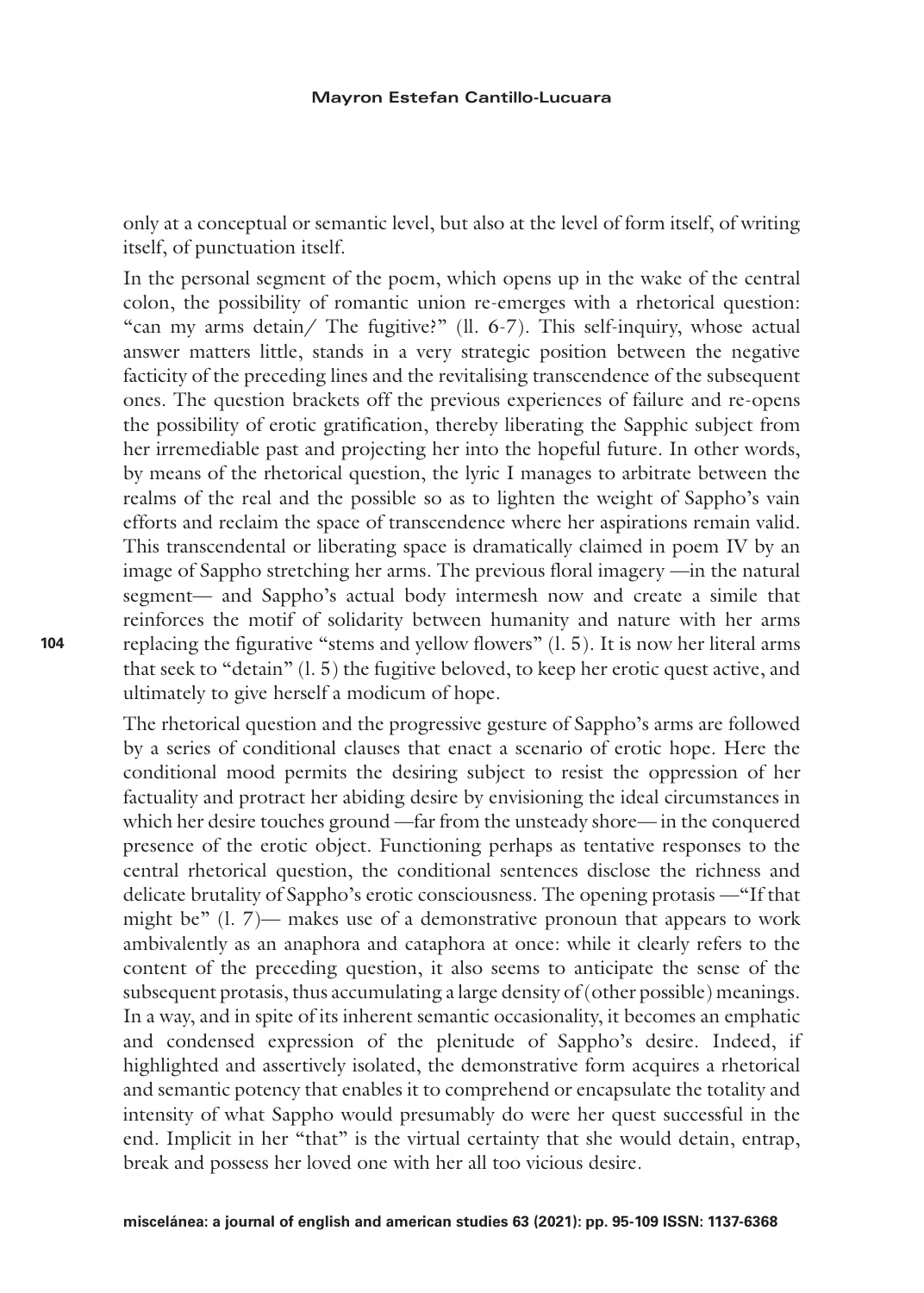The second protasis —"If I could win him from the sea"  $(1, 8)$ — turns the Sapphic erotic quest into a belligerent competition: Sappho becomes a contestant; the sea, her rival, and Phaon, the final trophy. In this sport-like erotic economy, the lover adopts a certain role of aggressor, a candid attitude of conquest, and hence a virile deportment —if judged from an orthodox gender ideology. In contrast, the beloved loses his subjective transcendence altogether, falls prey to sheer objectification, and enters into the artificial categories conventionally ascribed to femininity. It is true that these gender reversals pervade most of *Long Ago*, but what does make a significant difference in poem IV is the representation of a transgressive topography of desire in which such reversals come into play. Three conceptual spaces arise. The terra firma, on the one hand, presents itself as the territory where Sappho holds sway and wishes to detain her beloved: it is thus a space of control and detention. On the other hand, the sea seems to represent Phaon's domain, where errancy and freedom keep him away from the mainland —and, by extension, from Sappho. The third space, the shore, unites and separates the previous two: as I have explained above, it serves as an intermediary between land and sea, yet the mediation it makes possible comes down to nothing but a momentary occasion. It is, however, in the brief course of this occasion that Sappho initiates her competition, establishes her own battlefield, mounts her serpentine attacks, stretches out her arms in the form of "stems and yellow flowers"  $(1, 5)$ , and does her uttermost to "win [her beloved] from the sea"  $(1, 8)$ . In this fashion, the littoral changes not into a site of peaceful confluence, but into an erotic space of competition and belligerence where the Fieldean lover seeks the ultimate conquest.

In the event of the final conquest, the first apodosis avows: "Then subtly I would draw him down/ 'Mid the bright vetches" (ll. 9-10). The motif of ensnarement repeats itself once again with the recurrent floral imagery. This time Sappho renders more explicit her eagerness to wrap herself around Phaon and enfold him wholly underneath her "bright vetches" (l. 10), which amount to her arms, her sinuous torso, or her entire body. It seems quite clear that the body/nature correlation, formerly evocative of the serpent-woman figure, endows Sappho's carnality and eroticism with some subtle sense of wildness or natural violence that accounts for her competitive disposition and her desire to subdue her beloved —to "draw him down" (l. 9).

Nonetheless, such violence clashes with the adverb "subtly" (l. 9) that qualifies the coveted action of subjection. Some paradoxical complexity affects this discordance. Sappho's erotic desire is at least two-sided: on the surface, it appears subtle, tepid, flowery, aesthetic, driven by despair, and vehement at the most, but just a few insights into it reveal its deep undercurrents of greed, detention,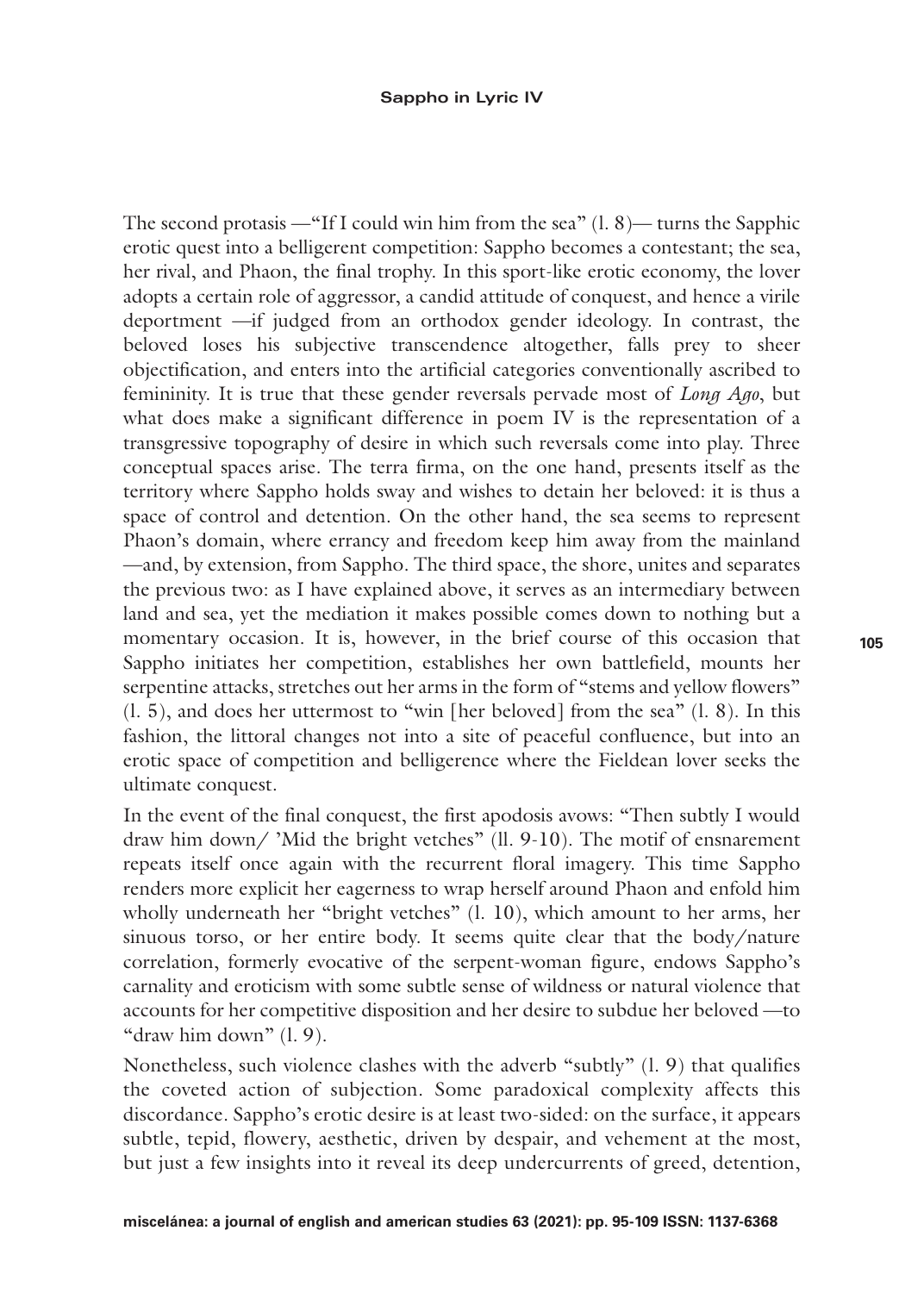and subjugation. It is this tacit violence that becomes all the more apparent in the second apodosis, wherein Sappho claims: "in a crown/ My art should teach him to entwine/ Their thievish rings, and keep him mine" (ll. 10-12). In the final verb phrase of these lines, no subtlety is intended. Sappho's desire aspires to the absolute possession of her beloved and the total union with him —with no half measures.

The symbol she employs for such a union is the crown, which also figures in the first poem of *Long Ago* in the form of garlands plaited and shared between maidens. On this occasion, the crown seems to typify the radical entwinement that Sappho pursues as a "thievish" lover (l. 12). The ideal of entwinement or erotic fusion that Sappho covets recalls the Ovidian myth of Hermaphroditus: in Ovid's *Metamorphoses*, "the youth Hermaphroditus bathed in a fountain at Salmacis. A nymph fell in love with him, but he rejected her. The nymph (sometimes called Salmacis) wrapped herself around him like a serpent, praying that she might never be parted from him. Her prayers were answered as their two bodies became one" (Roman and Roman 2010: 220). The analogy with Sappho is self-evident: both Salmacis and Sappho profess an all-consuming love, both manifest serpentine proclivities towards their beloveds, and both pray for an erotic union that entraps, devours, and appropriates the loved other into their very physical selves. From this perspective of desire as extreme fusion and appropriation, the kind of erotic "art" (l. 11) that Sappho wishes to teach Phaon consists in robbing him of his autonomy, dominating him altogether, and plaiting him into her "crown" (l. 10). If such is her idea of art, then hers is an aesthetics of erotic violence, assault, and even annihilation. In Sappho's approach to love, no room is left either for a subtle romantic epistemology —for the possibility of discovering and knowing the loved other— or for a kind, sweet form of intersubjectivity. The only ideology at work is, *au fond*, a radical *ars amatoria* of appropriation.

Undoubtedly, Hegel can be invoked here. The Fields "absorbed a great deal, from the 1890s onwards, from the German philosophers" (Thain 2007: 36). As discussed above, not only did Bradley and Cooper read and adopt Nietzschean ideas: they were also ardent Hegelians, so much so that, in a revealing letter to American art critic Bernard Berenson, Edith Cooper declares: "Hegel's Aesthetic belongs to me, though Michael [Katharine] rightfully claimed it, as all mine is his" (in Thain and Vadillo 2009: 323). This possessive subscription to Hegelianism becomes fairly patent in how the Fields portray and dramatise Sappho's desire in lyric IV. In his *Phenomenology of Spirit*, the German philosopher understands desire —*die Begierde*— as "our active will to compel objects to conform to our conceptions or wishes" or, in its crudest manifestation, as an egoistic drive "to annul the other and absolutize itself" (Magee 2010: 69). As shown above, in poem IV Sappho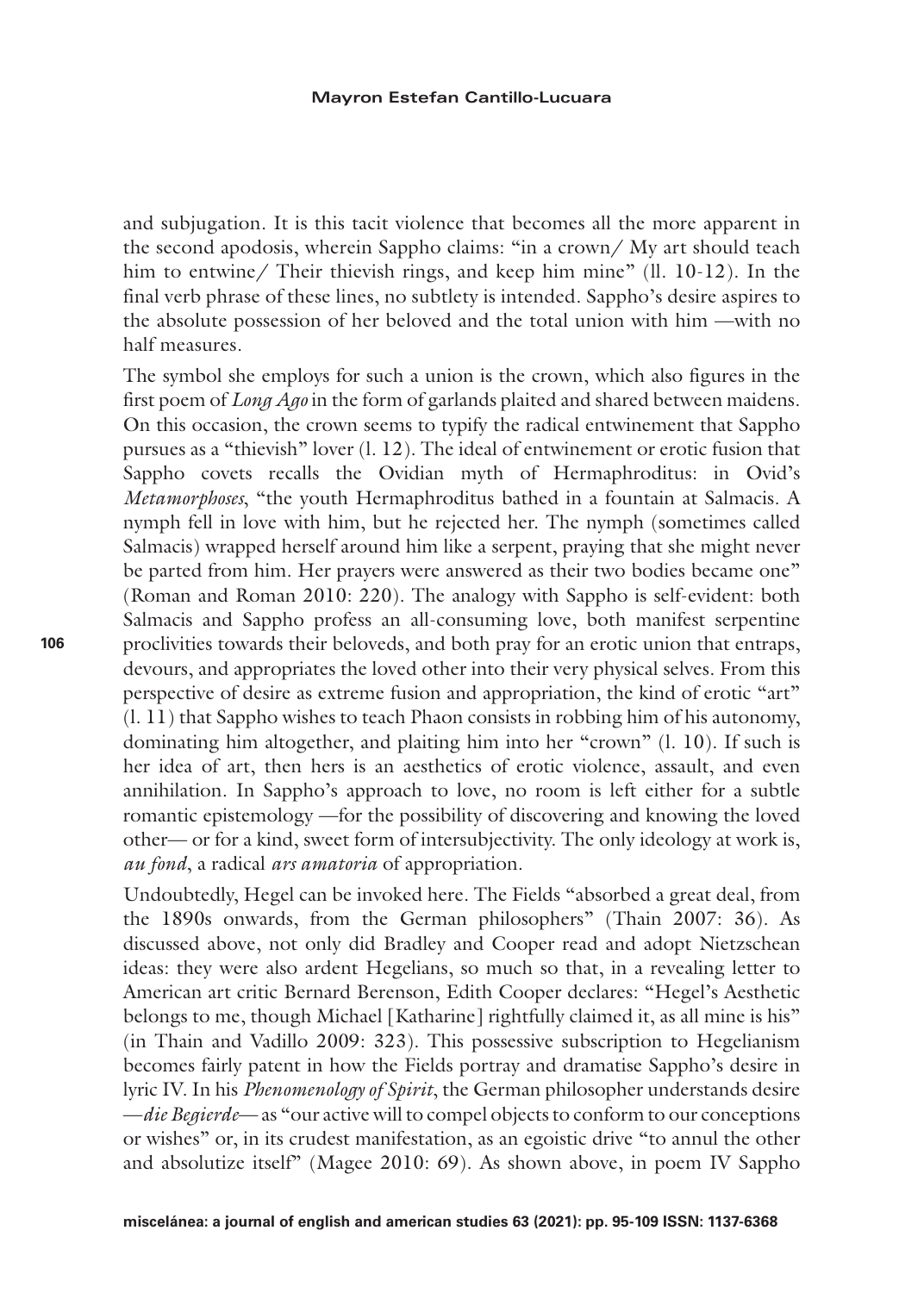manifests such an active will by displaying a powerful, possessive and even emasculating psychology of desire. If successful, Sappho's desire would result in a destructive paradox. In loving and possessing Phaon, she would annul him altogether.

However, Sappho's Hegelian desire is articulated in the conditional mood. While this mood enables her to maintain her erotic aspirations and persevere in her romantic quest, the reality she faces is rather sterile and tragic. Phaon spurns her and remains a fugitive from her conditional scenarios. His presence on the shore is but an ephemeral occasion. As a result, Sappho inhabits an existential tension, a dramatic agon or a complex liminal space between her barren reality and her possessive consciousness —between a fragile hope for extreme romantic fulfilment and a crude feeling of hopelessness.

## **4. Conclusion**

In the light of Michael Field's *Long Ago*, space becomes resignified in figurative and in more literal ways. Methodologically, I have opened a critical space in which the Fields are no longer seen simply as queer voices, but as genuine intellectuals whose poems can enter into fruitful dialogues with the philosophers they admired and defended. Further, within the critical space I have created, the Fields can be imagined emulating Ovid's practice of literary transvestism, rewriting the elegiac missive that Sappho addresses to her beloved boatman, and articulating a highly ambiguous discourse of heteroeroticism in which the Sapphic lover suffers and dreams passionately at once.

Such a suggestive sense of ambiguity is structural and central to the dynamics of lyric IV. In it the Fields open an experimental poetic space of multiple dualisms. Form and content are at odds. Kant and Hegel are brought to account for different experiences of formal fantasy and content-based reality. The Apollonian imposes a fictional or illusive order, symmetry, and unity upon the formless, dismembered, and Dionysian facts that Sappho confronts. Her tragic agon is poised between a conditional dream of radical erotic possession and an all too actual state of despair. However, lyric IV compresses all these dualities into a single, synthetic, and densely meaningful poetic space where Sappho's existential tragedy is genuinely displayed with all its inherent contradictions.

In like manner, lyric IV can be viewed as a topographical poem in which each spatial element plays a significant tropological part: each space is a suggestive and dramatic trope. Nature becomes personified as Sappho's pathetic ally in her attempt to seize hold of Phaon. The shore is represented initially as a tense space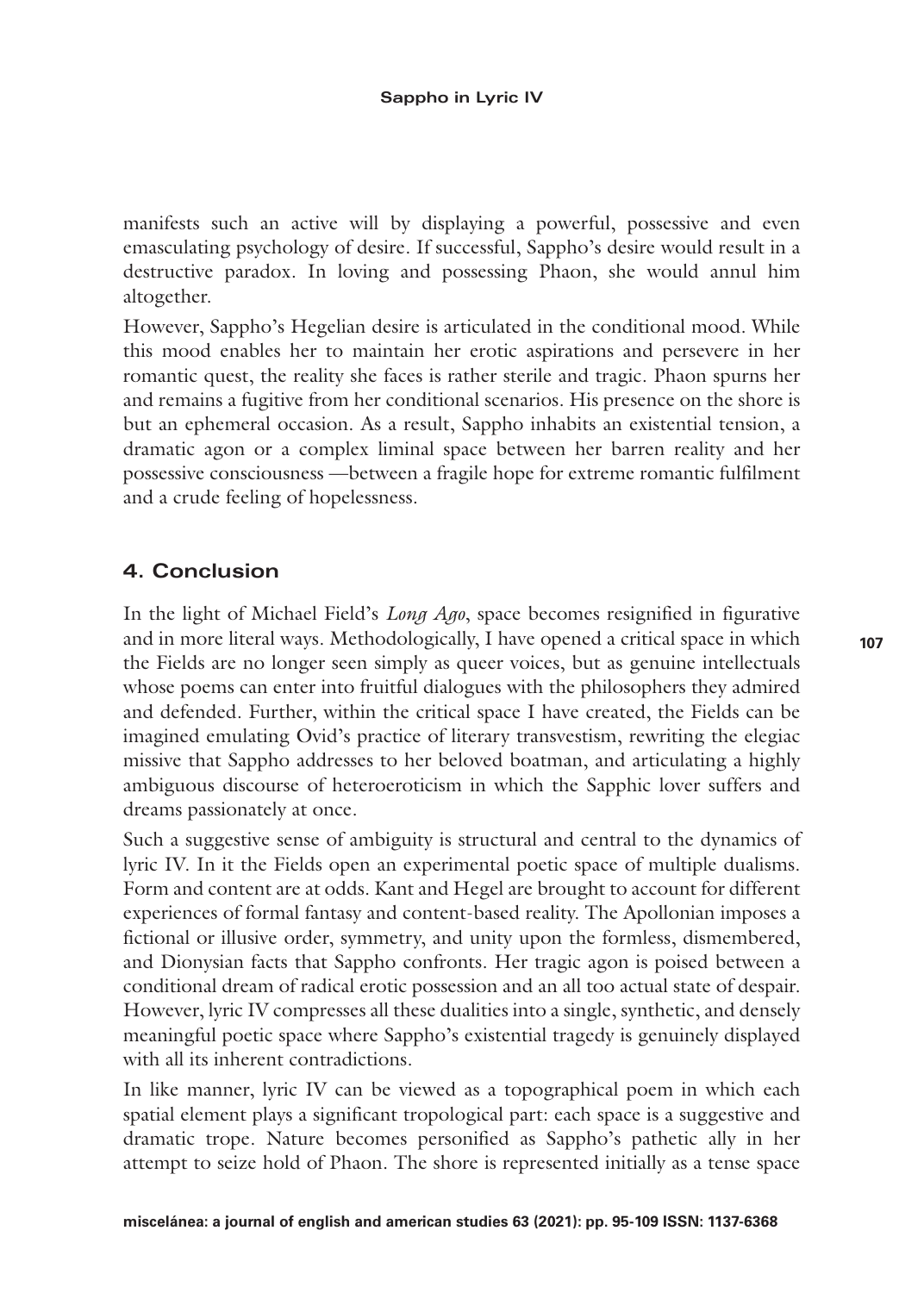of momentary mediation and limited hope, and then as a battleground of voracious yet impossible desire. The sea turns into Sappho's nemesis and Phaon's dominion of freedom, errancy, and safety. The mainland, in contrast, can be pictured as Sappho's tragic stage of lovelessness.

In limning such a dynamic topography, the Fields depict both nature and their Greek heroine not in keeping with orthodox gender codes, but in a radical and transgressive way that renders the old feminine/masculine binary utterly invalid. While the new Phaon is now tacitly described as an objectified, elusive, and coy pseudo-subject, the new Sappho becomes a sublime, dominant, and relatively violent consciousness laden with sheer Hegelian desire. As I aim to show in my upcoming research projects, this composite treatment of gender, nature, space, and desire is not merely an original aspect of *Long Ago*, but a pervasive leitmotif in the vast Michaelian corpus of poetry and drama.

# Works Cited

Adorno, Theodor W. 1997. *Aesthetic Theory*. Trans. R. Hullot-Kentor. London: The Athlone Press.

Baumbach, Sybille. 2015. *Literature and Fascination*. Basingstoke: Palgrave Macmillan.

Blain, Virginia. 1996. "Michael Field, the Twoheaded Nightingale: Lesbian Text as Palimpsest". *Women's History Review* 5 (2): 239-257.

Blain, Virginia. 1999. "Sexual Politics of the Victorian Closet; or, No Sex Please —We're Poets". In Armstrong, Isobel and Virginia Blain (eds.) *Women's Poetry, Late Romantic to Late Victorian: Gender and Genre, 1830-1900*. Basingstoke: Palgrave Macmillan: 135-163.

Cantillo-Lucuara, Mayron E. 2018a. "Michael Field's Sapphism: An Ontology of the Feminine in *Long Ago* (1889)". *Lectora: revista de dones i textualitat* 24: 205-222.

Cantillo-Lucuara, Mayron E. 2018b. "Michael Field's *Long Ago* (1889) as a Paradigm of Intertextual Theory". *Cuadernos de investigación filológica* 44: 185-210.

Cantillo-Lucuara, Mayron E. 2018c. "Michael Field's *Long Ago* (1889): A Transcendental Mythopoesis of Desire and Death". *ES Review: Spanish Journal of English Studies* 39: 69-96.

Caygill, Howard. 2000. *A Kant Dictionary*. Oxford: Blackwell.

Chaozon Bauer, Pearl. 2018. "Michael Field's 'New Woman' Epithalamia of *Long Ago*." *The Latchkey: Journal of New Woman Studies* 10. <http://thelatchkey.org/Latchkey10/essay/ Bauer.html>. Accessed April 27, 2021.

Dietrich, René. 2007. "Towards a Poetics of Liminality in 'This Space between Spaces': The Shore Lines of Contemporary American Poetry". *Anglia: Journal of English Philology* 125 (3): 448-464.

Dollimore, Jonathan. 1991. *Sexual Dissidence*. Oxford: Oxford U.P.

DuBois, Page. 2015. *Sappho*. London: I. B. Tauris.

Diethe, Carol. 2007. *Historical Dictionary of Nietzscheanism*. Lanham: The Scarecrow Press.